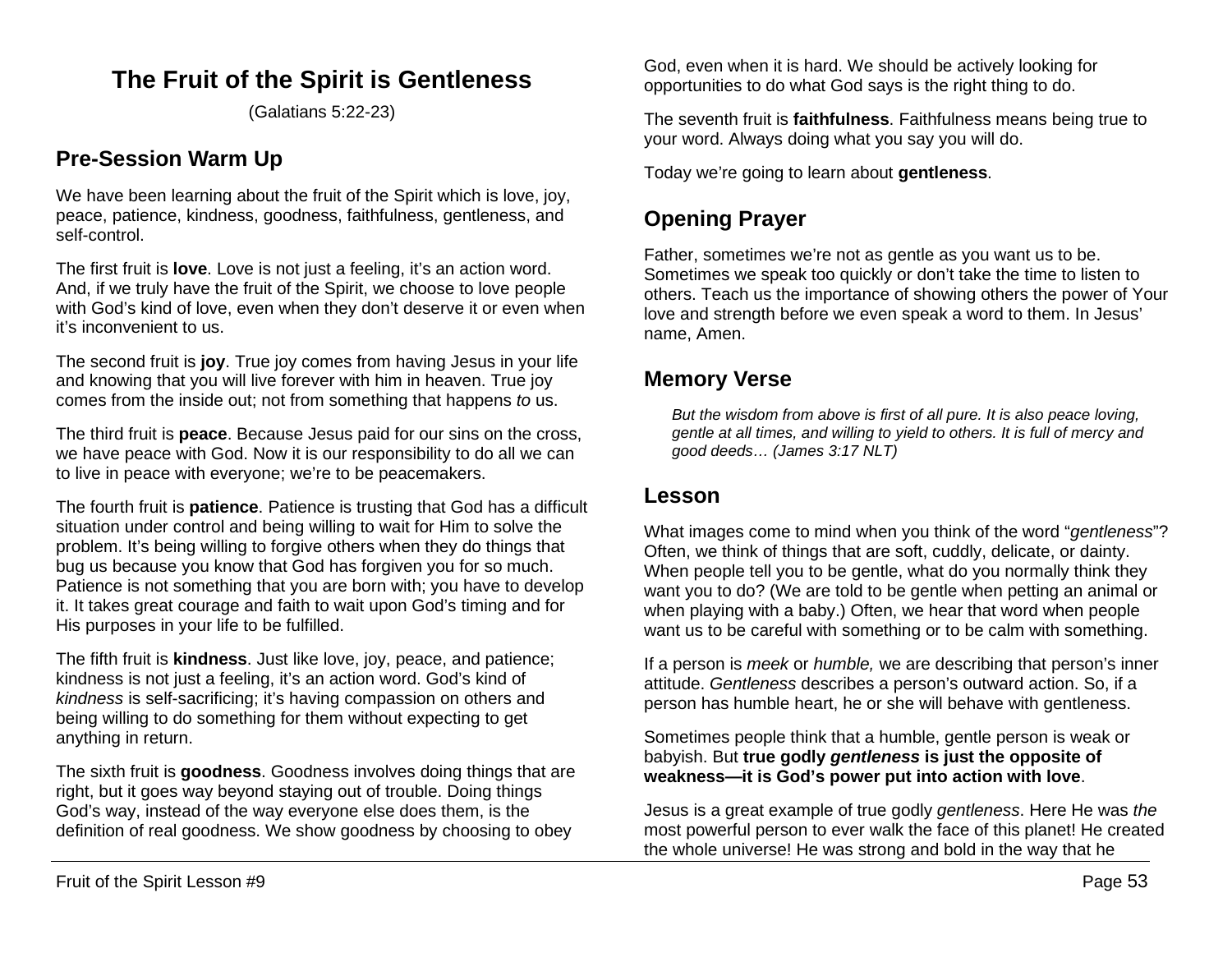showed God's love but He did it with quiet strength. He was gentle with people's hearts. That's what **godly gentleness is—it's quietly putting God's love into action**.

On the last night of His life, Jesus knew what He was about to go through. He was God; He knew all things. He knew that the next day He would go through the most horrible torture and death that anyone could ever experience.

But He knew He was just about to return to God the Father in heaven and leave His beloved disciples here on earth. And before going back to heaven, He wanted to give His disciples some last-minute instructions to get them ready to live without Him. So, He got them all together in the upper room and had the last supper with them.

During dinner the devil spoke to Judas' heart and told him that this was the night to carry out his evil plan to betray Jesus.

Then, after dinner Jesus did a very odd thing...

#### John 13:2-5

*It was time for supper, and the devil had already prompted Judas, son of Simon Iscariot, to betray Jesus. (3) Jesus knew that the Father had given him authority over everything and that he had come from God and would return to God. (4) So he got up from the table, took off his robe, wrapped a towel around his waist, (5) and poured water into a basin. Then he began to wash the disciples' feet, drying them with the towel he had around him.*

Why would Jesus wash the disciple's feet? The people in Jesus' day wore sandals, and streets were dusty. Just like we take our shoes off when going into someone's home so that we don't track dirt into the house, it was customary in Jesus' day to wash guests' feet when they arrived at your home. Foot washing was usually a job for a household servant to carry out.

Can you imagine? Jesus, the Almighty Creator of the universe, washing dirty feet? What do you think Jesus wanted to teach His followers? Even though He was God Himself, He was not too proud to be a servant. He was serving them with a humble heart. If Jesus is willing to serve, then we must also be servants, willing to serve in any way that glorifies God with a humble heart.

A gentle person is mellow and harmless. He's not concerned about acting important or making others like him. The Lord Jesus was serving His disciples because He loved them. He was putting His love into action without saying a word.

If Jesus is your Savior, God wants you to serve others with a humble heart. The Bible says that "*whenever we have the opportunity, we should do good to everyone*…" (Galatians 6:10 NLT). That means, you are to look for every chance you can to do something nice for someone else. Jesus was teaching the disciples a lesson about true greatness—that it comes when you **quietly put God's love into action**.

Do you think it was hard for Jesus to wash Judas' feet, knowing that Judas was going to betray Him? How would you feel if you were Jesus? Jesus loved Judas and wanted to give him one last opportunity to choose NOT to do the evil thing he was planning. Without saying a word to Judas, Jesus was showing His love to him in gentleness.

#### John 13:12

*After washing their feet, he put on his robe again and sat down and asked, "Do you understand what I was doing?*

The Lord wanted to be sure that His disciples understood why He had washed their feet. By His action He was showing His love and He was teaching them a truth. Do you know what Jesus was trying to teach them? If the Master and Lord is willing to humble Himself and be a servant by washing the disciple's feet, then the disciples should be willing to be servants, also.

Why is it sometimes hard to serve others with a humble heart? We want to be served; we want our own rights; we like to do important things so others will see and reward us. Yet Jesus told His disciples,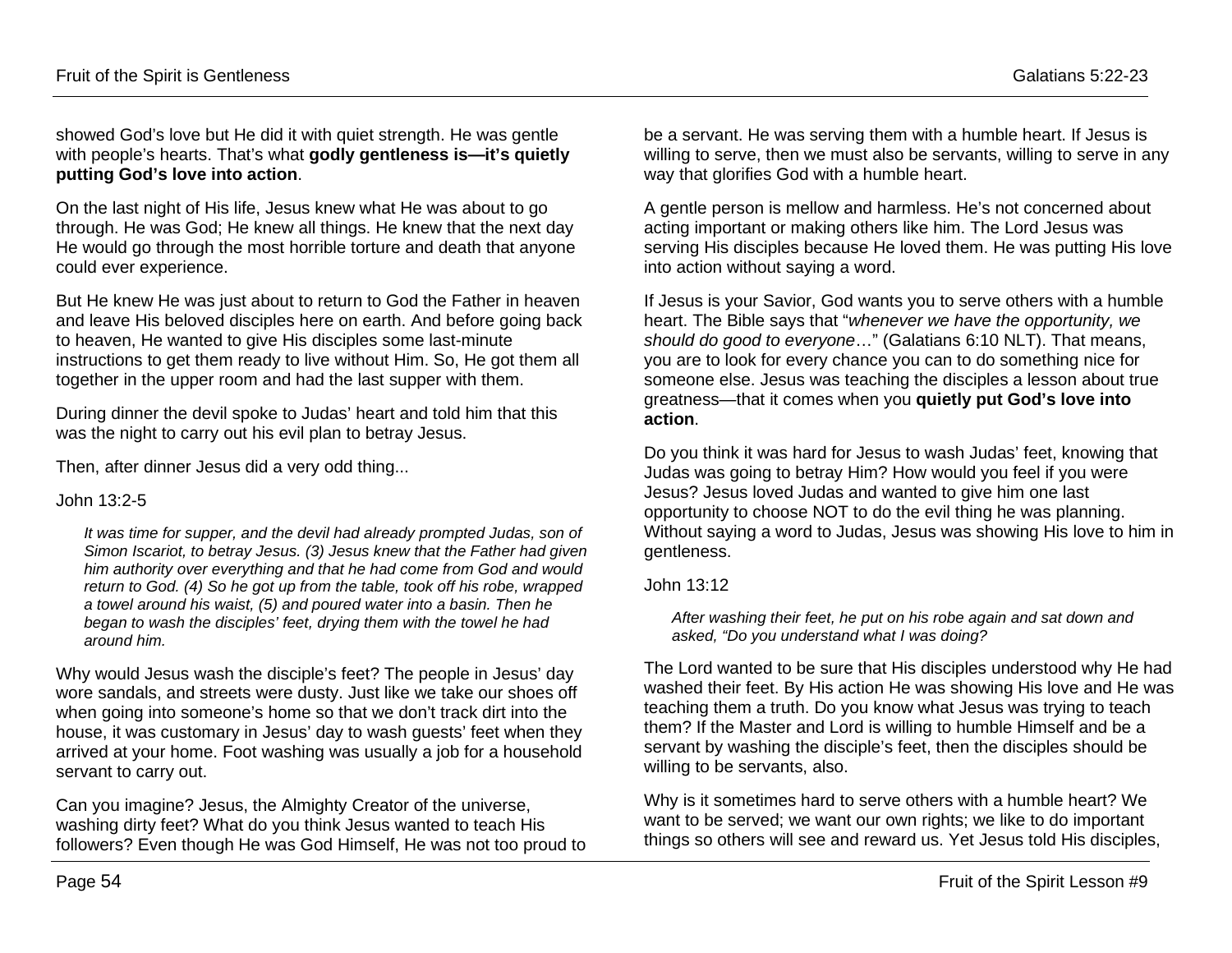"*Whoever wants to be a leader among you must be your servant*…" (Mark 10:43 NLT). That means if you want to truly please God, you will serve others with a humble heart. You may not be noticed or thanked here on earth, but God will reward you someday. If Jesus is your example, you won't be too proud to do jobs that seem unimportant.

#### John 13:15

*I have given you an example to follow. Do as I have done to you.*

God has given each one of us a job to do, and that's to show others what His love looks like. And the way He wants us to show others His kind of love is by quietly putting God's love into action with a humble heart.

Often, we don't even have to say a word to others—we speak our love for Jesus' gift on the cross through the way we live our lives.

Gentleness is a powerful thing. God gives us gentleness to show the power of love without words. We can be gentle by being polite to others and by thinking of others before ourselves. We can help others when they need something, listen instead of talking, and learn from other people. Jesus showed us what gentleness looks like, and it's our job to follow His example.

What are some ways you can quietly put God's love in action? [Teacher, lead the children in a discussion. Help them discover the following:

- Listening to people instead of talking
- Smiling at strangers
- Comforting friends when they are down
- Being polite
- Thinking of others before our selves

• Being willing to learn from others.

We can show God's love to others through our own gentle actions. Let your actions do the speaking.

## **Closing Prayer**

Father, thank You for giving us everything we need to quietly show the power of Your love to others. Thank You, for showing us what gentleness looks like by sending Jesus to walk on the earth to die on the cross for our sins. Please help gentleness grow inside our lives, giving us hearts filled with Your love. Help us listen to Your gentle whisper speaking to us about the different ways we can share Your love with others. In Jesus' name, Amen.

## **Learning Activities**

### **Craft Corner**

#### *Gentleness is the Heart of God*

Give each child a pre-cut, eighteen-inch piece of thick wire. Set out a box of Styrofoam packing "peanuts". Have children string the packing peanuts onto their pieces of wire, making sure to leave about an inch of space at one end of the wire. When children have finished, have them form a heart shape with the wire, twisting the two ends together.

#### **Snack**

Lemon aid.

### **Game Center**

### *Show How You Grow*

Have children form pairs. Let each pair draw one of the following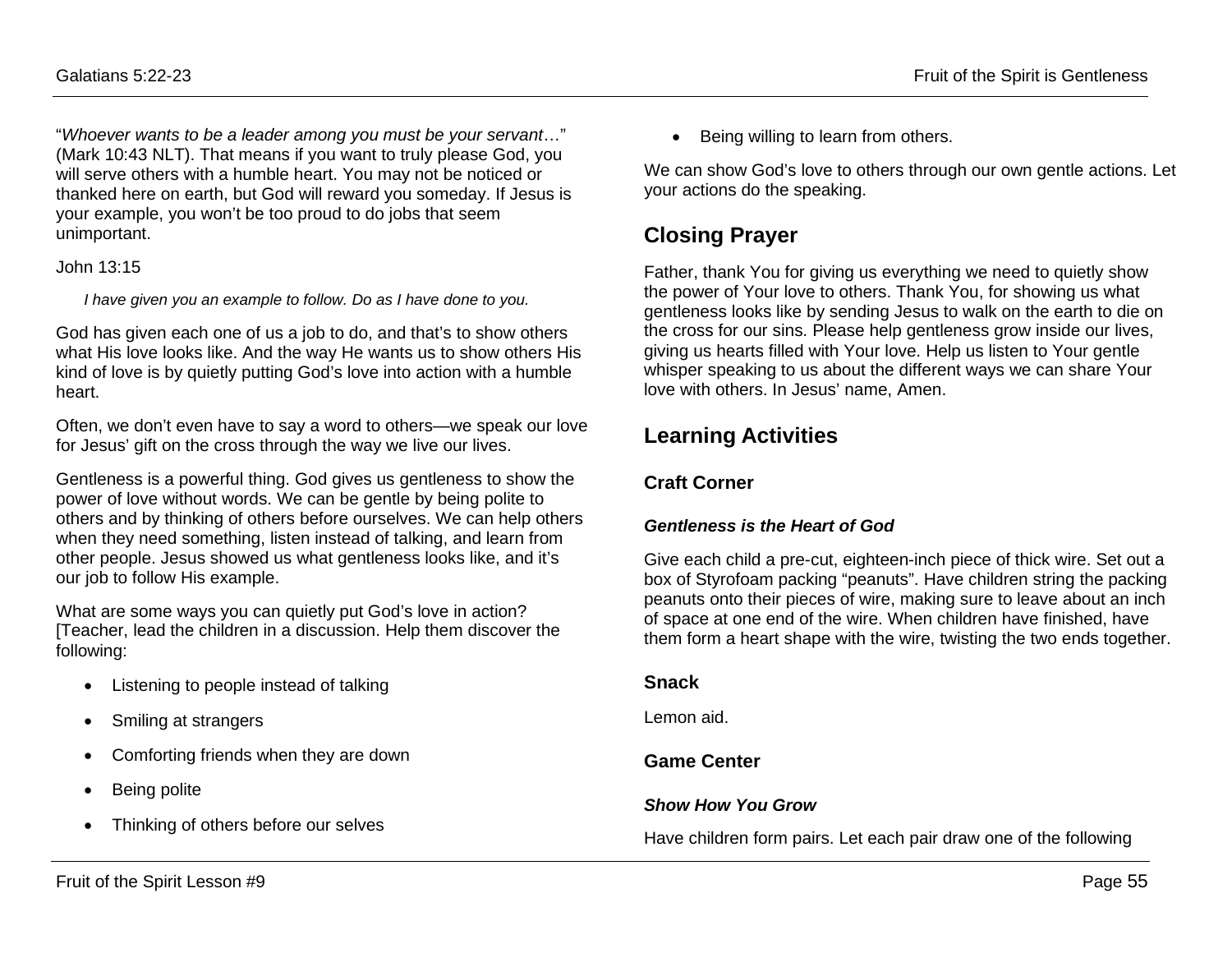Gentle Action Cards. Give them a few minutes to practice pantomiming the situations. Remind them not to say a word but to work together and let their actions do the speaking. Let the other children guess the situation the team is pantomiming.

- Smiling at or being friendly to someone who seems lonely
- Letting someone else go first to ride your new bike
- Letting someone borrow your pencil when his or hers breaks
- Sharing your lunch with someone who forgot his or hers
- Listening to someone else's problem
- Comforting someone who is hurting
- Learning from someone else's experiences
- Being excited with someone and sharing their joy at getting a good grade
- Being sad with someone who is sad about losing the soccer match
- Letting someone know you don't like what that person is doing without getting angry.

Or, use the following questions in a game or discussion of your choice:

- 1. What is gentleness?
- 2. In what simple ways can you try to show gentleness to others?
- 3. What are some ways you can quietly put God's love in action?
- 4. When has someone shown gentleness to you?
- 5. How did it make you feel when someone was gentle in his or her actions towards you?